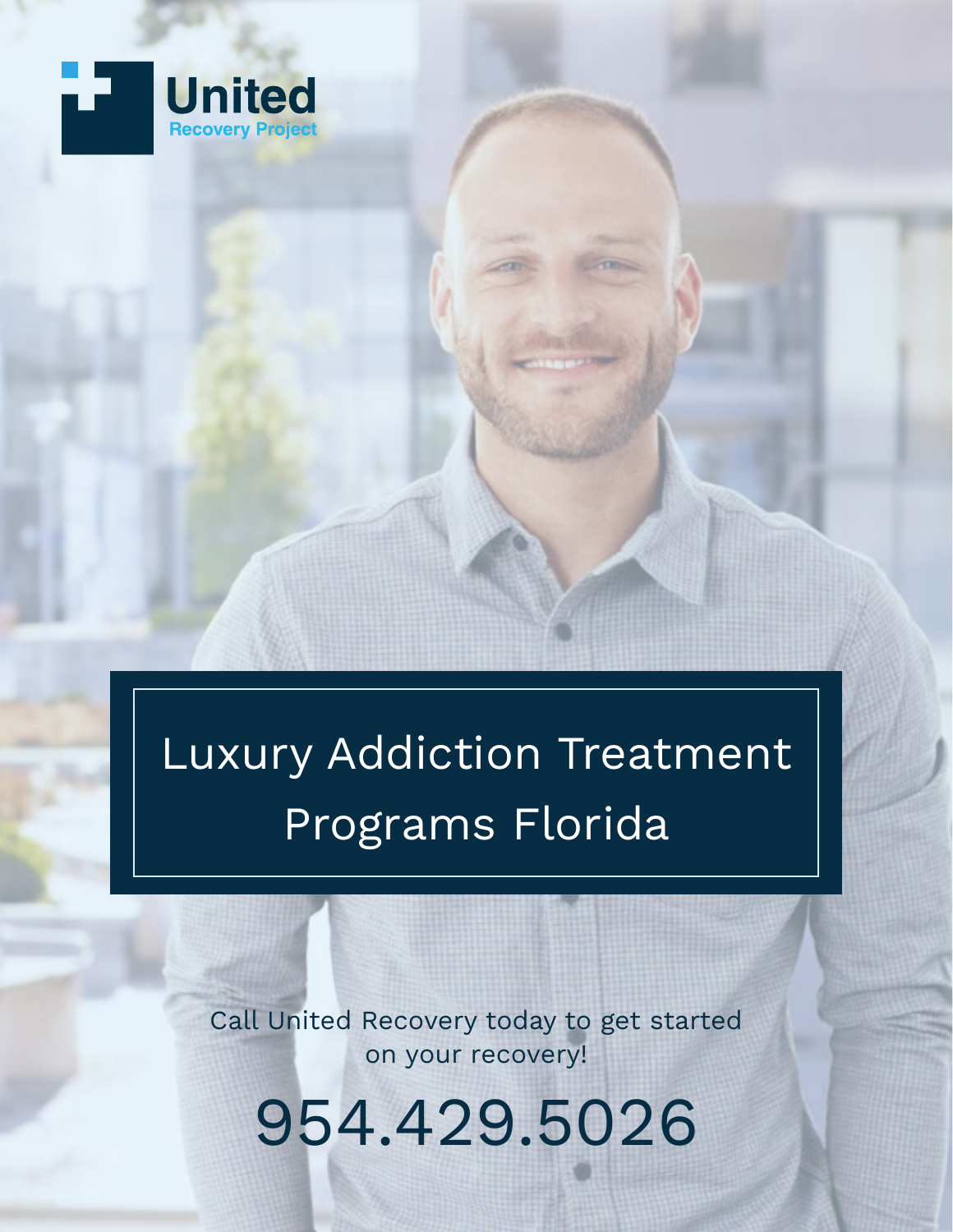#### **Contents**

- [Drug & Alcohol Detox](#page-2-0)
- [Drug & Alcohol Rehab Program](#page-2-0)
- [Importance of Getting](#page-3-0)  [Addiction Treatment](#page-3-0)

United Recovery Project takes a unique perspective in helping individuals who struggle with drug or alcohol addiction heal and recover. Not only do we offer customized treatment to meet the specific needs of each client but we also offer a wide range of therapies to help individuals work through their mental health issues. By taking a holistic approach, our luxury substance abuse treatment programs do the utmost to ensure individuals can overcome the physical and psychological effects of substance use disorder or addiction.

We offer the following luxury treatment programs:

- [Addiction therapy programs](https://www.unitedrecoveryproject.com/luxury-addiction-treatment-programs/addiction-therapy-programs-florida/)
- [Extended residential treatment](https://www.unitedrecoveryproject.com/luxury-addiction-treatment-programs/extended-residential-addiction-treatment-center-florida/)
- [Intensive outpatient program \(IOP\)](https://www.unitedrecoveryproject.com/luxury-addiction-treatment-programs/intensive-outpatient-program-iop-south-florida/)
- [Outpatient addiction rehab](https://www.unitedrecoveryproject.com/luxury-addiction-treatment-programs/outpatient-drug-alcohol-rehab-center-south-florida/)
- [Addiction relapse prevention](https://www.unitedrecoveryproject.com/luxury-addiction-treatment-programs/drug-relapse-prevention-program-south-florida/)
- [LGBTQ addiction treatment program](https://www.unitedrecoveryproject.com/luxury-addiction-treatment-programs/lgbtq-addiction-treatment-center-florida/)
- [Men's addiction rehab program](https://www.unitedrecoveryproject.com/luxury-addiction-treatment-programs/mens-rehab-center-florida/)
- [Women's addiction rehab program](https://www.unitedrecoveryproject.com/luxury-addiction-treatment-programs/womens-rehab-center-florida/)
- [Partial-Day Program](#page-2-0)
- [Sober Living Homes](#page-3-0)
- [The United Recovery Project](#page-3-0)  [Alumni Program](#page-3-0)
- [Discover The Support You](#page-4-0)  [Need To Heal Today](#page-4-0)



"The staff, techs, and whole team truly want to help. Everything they do is for a reason and in my eyes it was the right reasons for me. They keep your days full and also have time put away for quiet time. Group settings and individual sessions as well as just asking any tech if they have a moment to talk. Anyone will listen and support you. Love you Urp! Thanks!"

– Faud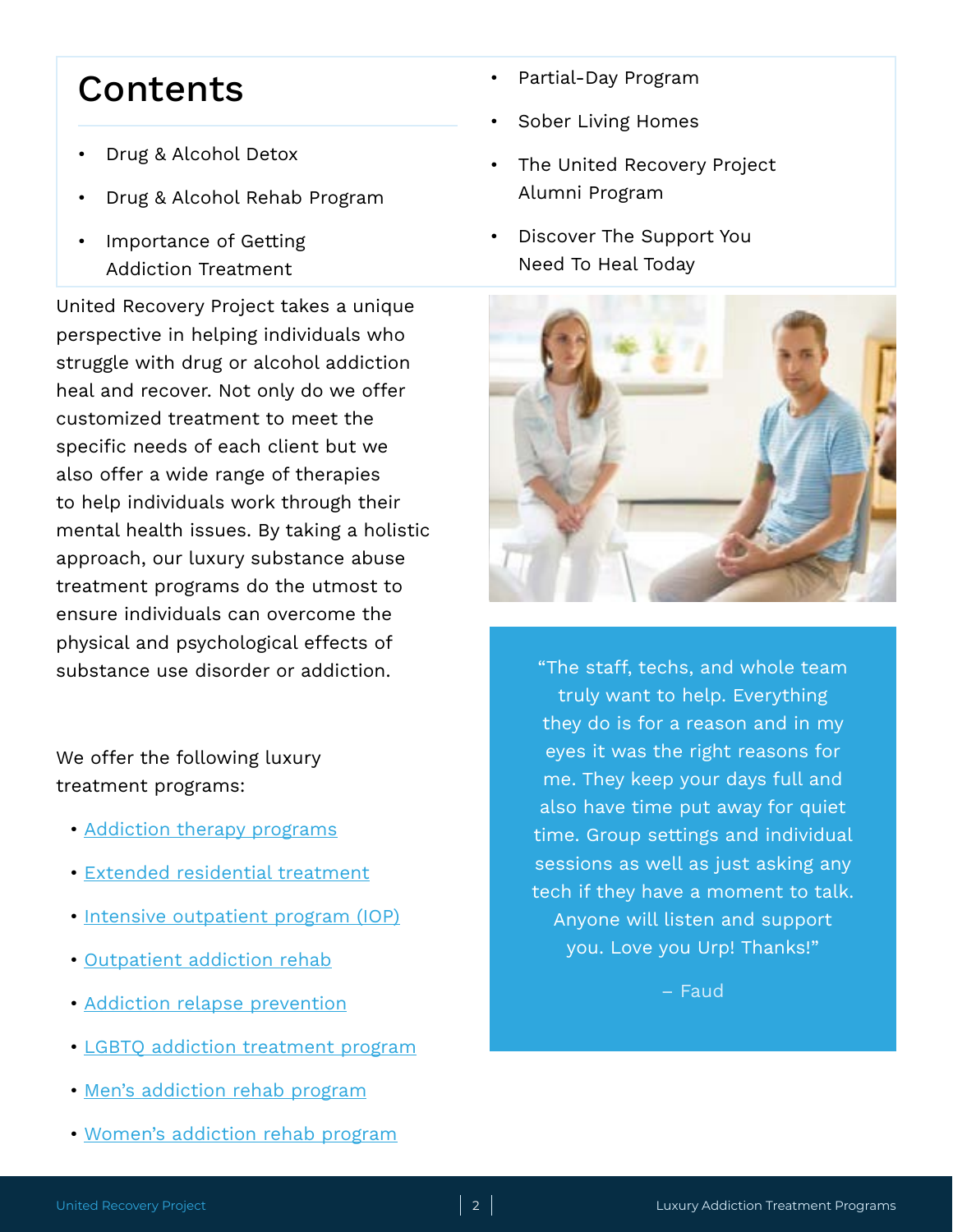### <span id="page-2-0"></span>Drug & Alcohol Detox

Many times clients are abusing drugs or alcohol that require drug and alcohol [detox.](https://www.unitedrecoveryproject.com/luxury-addiction-treatment-programs/addiction-therapy-programs-florida/holistic-detox-center-florida/) During detox, clients see a physician and are tapered off drugs or alcohol with prescription medications in an inpatient, medical setting. United Recovery Project offers detox and residential treatment in our state-of-the-art facility. Keep reading to learn more about the detox process, what to expect, and how to get started.

## Drug & Alcohol Rehab Program

United Recovery Project's drug & alcohol rehab program in South Florida offers clients the opportunity to recover in a [residential treatment setting](https://www.unitedrecoveryproject.com/luxury-addiction-treatment-programs/residential-drug-alcohol-addiction-rehab-center-florida/). This allows clients the chance to learn about their addiction and how to live life again without the use of drugs.



The [partial-day program](https://www.unitedrecoveryproject.com/luxury-addiction-treatment-programs/partial-hospitalization-program-php-south-florida/) at United Recovery Project offers clients the opportunity to attend treatment partially during the day and live in a residential setting or their own home at night. A partial day program is a lower level of care that still provides the same clinical programming as a regular inpatient program. Our intensive outpatient program or IOP provides flexibility and is an excellent option for individuals with a less severe addiction or who have recently relapsed and need guidance to get back on the path to recovery. Our partial hospitalization program or PHP provides a condensed version of our high-quality treatment over a longer period than our IOP. However, in both day programs, clients are able to return home and continue to fulfill their professional and personal responsibilities.



[Click to watch video](https://youtu.be/1YTrzMrYwN0)

"An excellent recovery program that has the most caring people employed there. They have always called to check on me after discharge and I genuinely love each and every one! If you need help and don't know where to go? Call URP!"

– Krista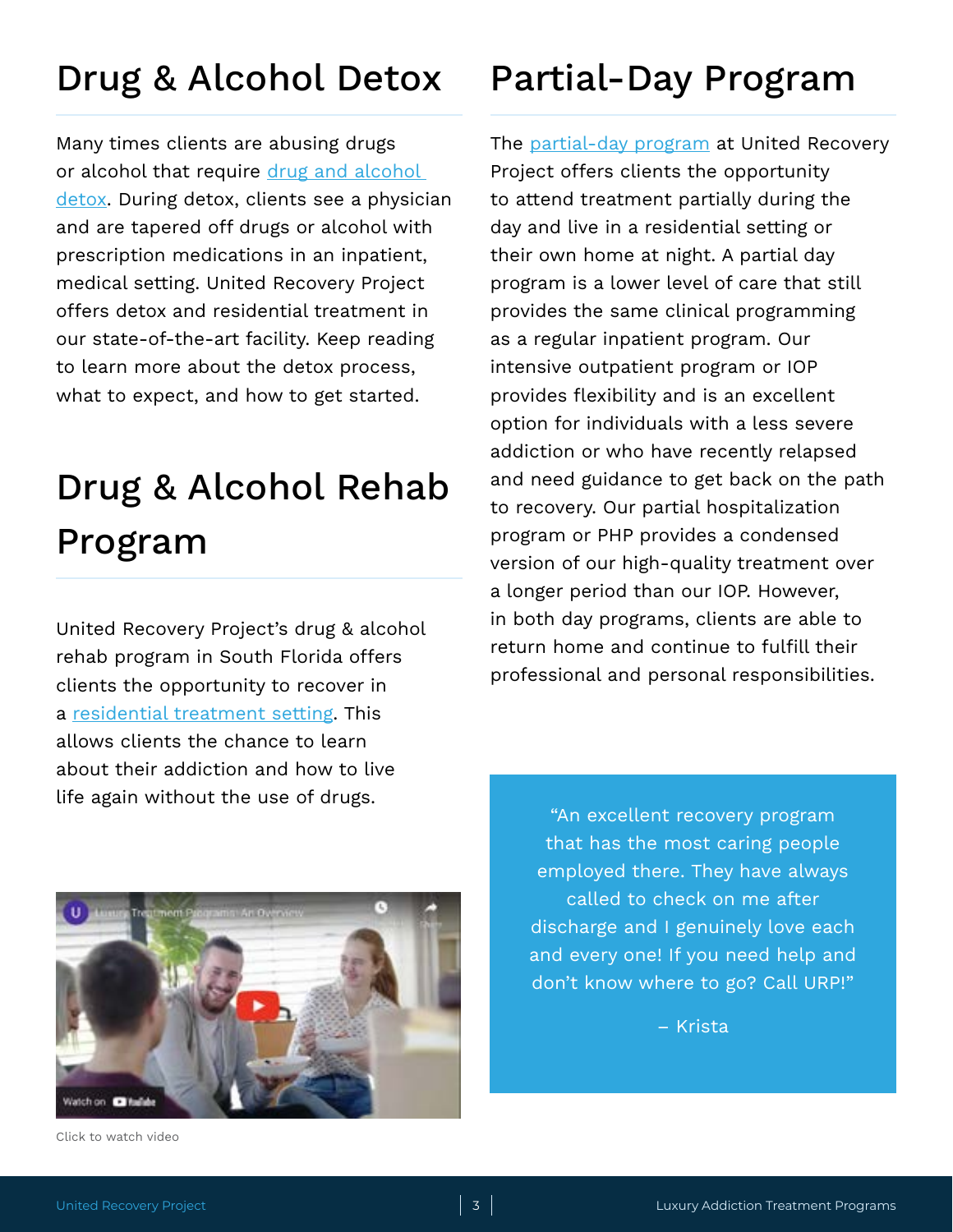### <span id="page-3-0"></span>Importance of Getting Addiction Treatment

Nearly 15 million people struggled with an alcohol use disorder in 2019

Just over 8 million people self-identified as having a drug addiction in 2019.

Of the over 21 million people who need substance use treatment every year, 12 percent found the treatment they needed at a luxury treatment program

Source: [https://www.samhsa.gov/data/sites/default/files/reports/](https://www.samhsa.gov/data/sites/default/files/reports/rpt29393/2019NSDUHFFRPDFWHTML/2019NSDUHFFR090120.htm#sud ) [rpt29393/2019NSDUHFFRPDFWHTML/2019NSDUHFFR090120.htm#sud](https://www.samhsa.gov/data/sites/default/files/reports/rpt29393/2019NSDUHFFRPDFWHTML/2019NSDUHFFR090120.htm#sud ) 

### Sober Living Homes

A [sober living home](https://www.unitedrecoveryproject.com/luxury-addiction-treatment-programs/sober-living-homes-south-florida/) is an essential part of the treatment process, especially for those who may not have a sober environment to return to after treatment. The sober living

homes at United Recovery Project are centrally located to 12 step clubhouses, job opportunities and the URP clinical building for those attending outpatient. Our same-sex housing provides a safe place, with rules and a curfew to help our clients readjust to life outside of rehab.

# The United Recovery Project Alumni Program

The [URP Alumni Program](https://www.unitedrecoveryproject.com/luxury-addiction-treatment-programs/rehab-alumni-program-south-florida/) is here for all those who complete the program at our center. Alumni can expect monthly alumni meetings, events, a monthly newsletter, clean time celebrations, and more. Part of having a successful and lasting recovery is building up a community of support around oneself when in recovery. Our alumni program gives individuals the opportunity to benefit from the support of others but also contribute to helping others on their journey to sobriety. Knowing that you or someone you love isn't facing a substance use disorder or alcohol use disorder alone makes it that much easier to get the necessary help to get and stay healthy.through detox. Our luxurious facilities will provide the environment necessary to cleanse your mind and body and forge your path towards recovery.